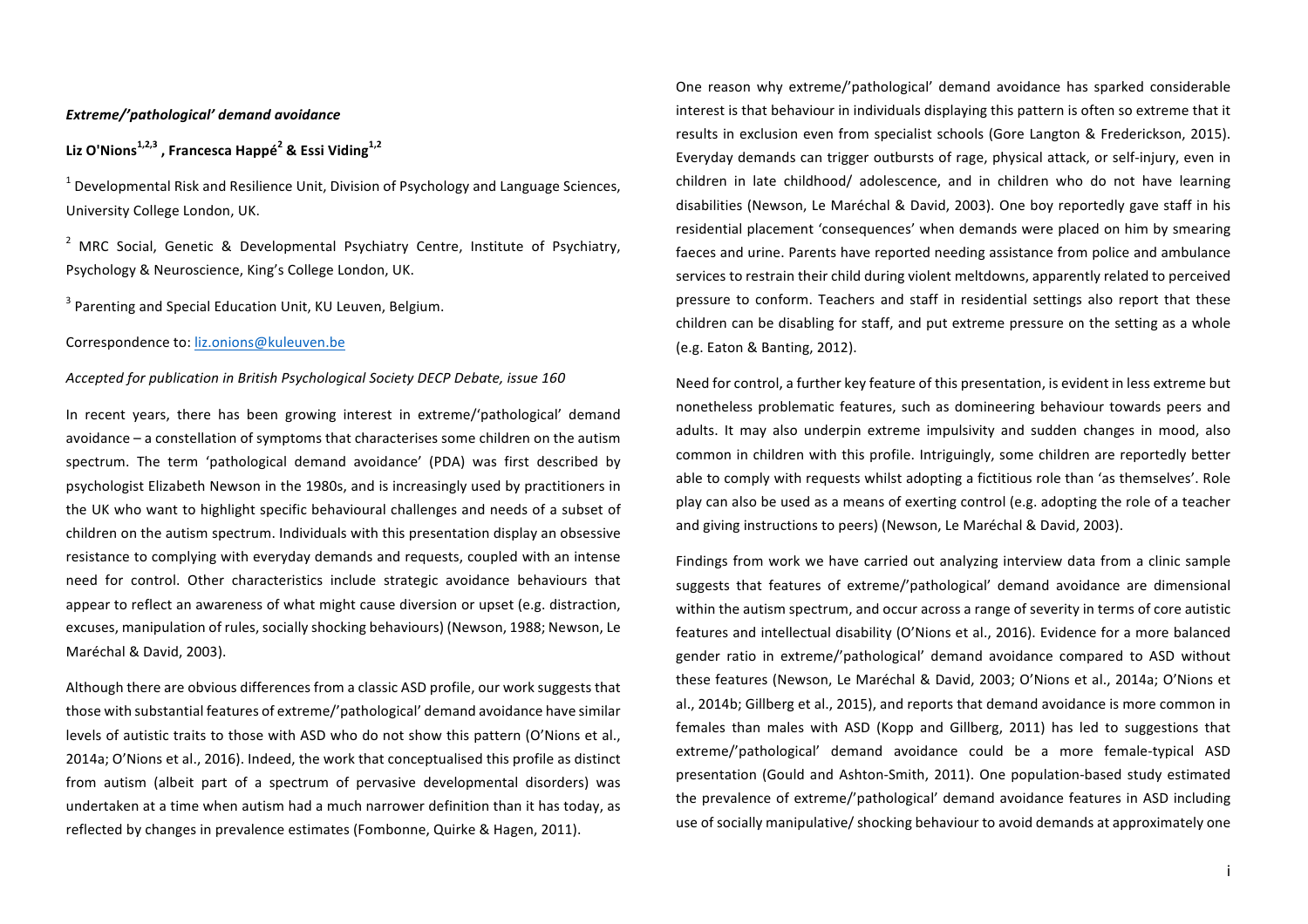in twenty-five (Gillberg et al., 2015). However, other features such as non-compliance with demands may be considerably more common.

Investigation of the underlying cognitive and emotional processes in children with extreme/'pathological' demand avoidance is the essential next step to shed light on how it relates to ASD features. For example, children with extreme/'pathological' demand avoidance may display the cognitive rigidity/ obsessive behaviour characteristic of ASD. but with a focus (atypically) on resisting attempts to make them submit to requests from others (Gillberg et al., 2015). Research into the drivers of behaviour in this profile is in its infancy, but will prove essential in improving our understanding of the presenting features, and informing the development of targeted management approaches.

#### Extreme/'pathological' demand avoidance and profiles with behavioural overlap

In view of the very difficult behaviour that characterises extreme/'pathological' demand avoidance, it is not surprising that parallels have been drawn with disruptive behaviour disorders, such as oppositional defiant disorder (ODD) and conduct disorder (CD). ODD is defined in DSM-5 as a pattern of angry/ irritable mood, argumentative/ defiant behaviour or vindictiveness, and CD as a pattern of persistent violation of societal norms and the rights of others (American Psychiatric Association, 2013). Notably, there are several important differences in the behavioural presentation compared to extreme/'pathological' demand avoidance.

Firstly, simple demands and requests are usually acceptable to children with ODD/CD given sufficient inducement. In addition, aggression usually occurs in contexts in which there is either provocation (e.g. threat or frustration), or instrumental gain (e.g. theft of goods, increase in status) (Frick & Viding, 2009). In contrast, children with features of extreme/'pathological' demand avoidance resort to aggression, violence and embarrassing behaviour, such as a 13-year old refusing to change out of their pyjamas before going to school, a 15-year old lying down in a school corridor and refusing to move. This occurs in contexts that to most children appear to be mundane situations. Adopting these bizarre behaviours when no obvious provocation exists means that individuals with this profile are frequently viewed as infantile and irksome by peers.

Another area of overlap between children with ODD/CD and children with extreme/'pathological' demand avoidance is in instrumental use of shocking/aggressive behaviour, such as targeted provocation of peers, or spoiling/ destruction of siblings' possessions. Notably, children with extreme/'pathological' demand avoidance typically employ these behaviours in a relatively socially un-sophisticated and obvious manner. This contrasts to children with ODD/CD, who can be very apt at avoiding detection. This apparent overlap has led to discussion of whether extreme/'pathological' demand avoidance may combine neurocognitive impairments associated with ASD and disturbances in empathic behaviour (Wing, Gould & Gillberg, 2011; O'Nions et al., 2014a).

It should be noted that, so far, we have approached this profile from the starting point of our expertise in ASD. It remains possible that behaviours that resemble descriptions of extreme/'pathological' demand avoidance could be found in other populations, such as children with other neurodevelopmental phenotypes (Reilly et al., 2014; Gillberg, 2014) or attachment problems (Moran, 2010). Further studies that systematically examine whether individuals displaying this pattern meet diagnostic thresholds for ASD on gold-standard tools are needed to begin to explore these possible overlaps.

One challenge is that research conducted outside of clinical settings typically relies on volunteer samples of parents, who are often highly motivated and committed to furthering understanding of their child's difficulties. This research is helpful in demonstrating that features of extreme/'pathological' demand avoidance can occur in children who, to the best of our knowledge, have not experienced unusually difficult or challenging rearing environments. However, it does present challenges for clinicians who encounter children who have been exposed to a wider spectrum of environmental risks. Research in clinical settings that can address exposure to risk factors will prove essential in furthering our understanding of this profile, although given that neurodevelopmental disorders in parents and/or children may affect risk exposures (e.g. by impairing attachment processes), it may be difficult to disentangle the true origins of behavioural difficulties.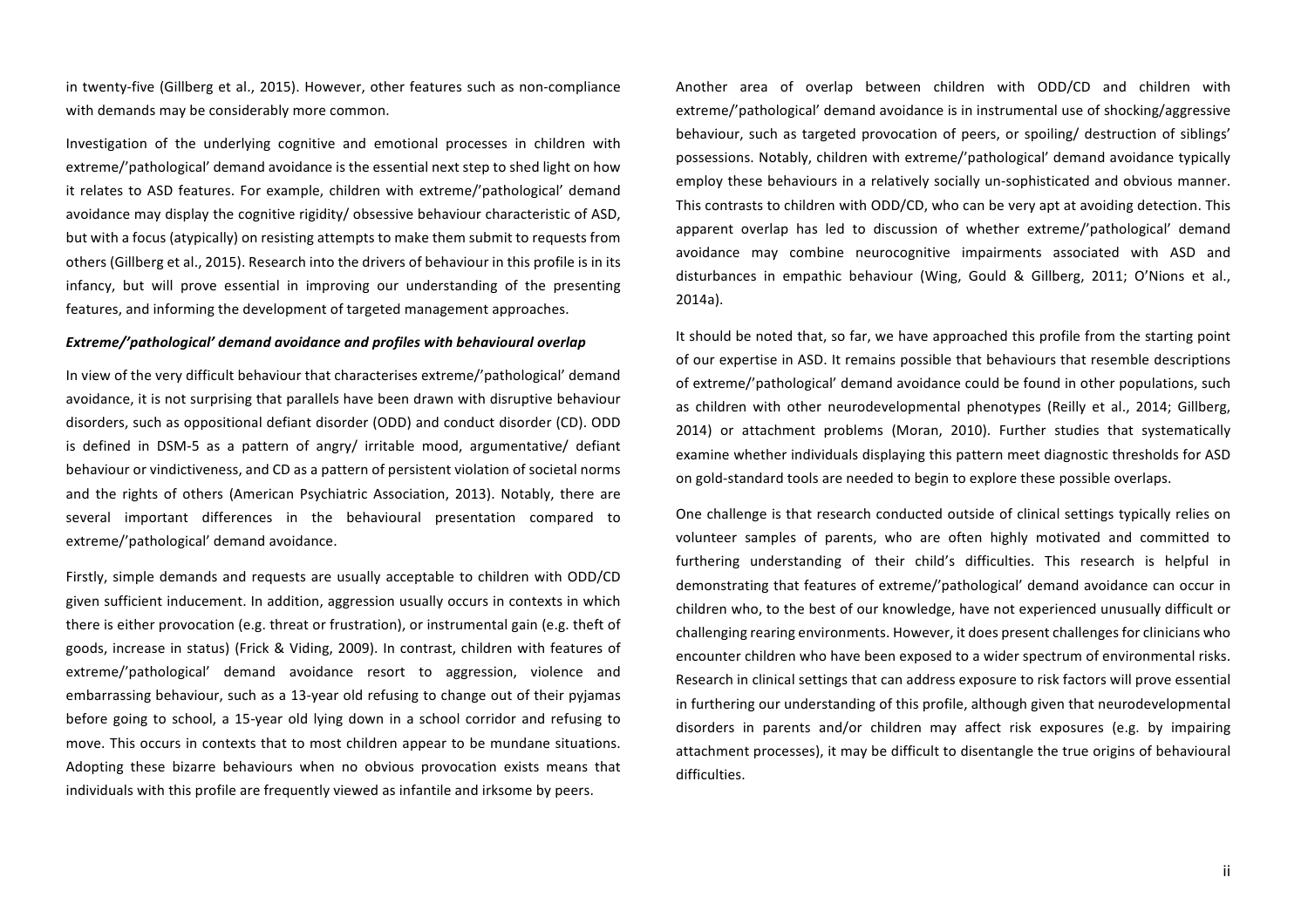#### *Management strategies and PDA*

In the context of ASD in general, and extreme/'pathological' demand avoidance in particular, disturbances in cognitive processes likely play a fundamental role in the origins of maladaptive behaviours. However, dynamic interplay between child behaviours, caregiver behaviours and situational factors may impact its course.

Descriptions of extreme/'pathological' demand avoidance suggest that behavioural management approaches used in specialist settings for ASD (e.g. routine and structure). or recommended in good practice guidelines (e.g. use of reinforcement to reduce maladaptive behaviours; Volkmar et al., 2014) are often ineffective (Newson, Le Maréchal & David, 2003). One explanation for the apparent lack of efficacy of rewards is that they are contingent on complying, and so can serve to exacerbate the child's sense that the adult is taking control. Praise for good work may also lead them to destroy whatever it was they were praised for, which could be interpreted as 'avoiding demands in retrospect' (Newson, Le Maréchal & David, 2003).

Clinical accounts recommend that parents/ teachers adopt a non-confrontational, collaborative approach, using specific strategies to 'depersonalise' or distract from demands. Examples include using overly polite language to disguise demands, playing dumb and asking for the child's help, or letting them select which of a set of tasks they will agree to complete (Newson, Le Maréchal & David, 2003; Christie, 2007; Eaton & Banting, 2012; Christie et al., 2012). A key-worker approach is recommended, in which rapport can develop between the child and a set of trusted individuals. Anecdotal reports suggest that adopting these approaches can have a positive impact, even where other interventions appear to have failed.

At present, little is known about why real or perceived demands provoke obsessive resistance. Factors that are may be conflated with demands could play a role, such as impairments in receptive communication. Ongoing work by Freeston et al. (personal communication, 22<sup>nd</sup> April 2016) suggests that anxiety related to uncertainty contributes to need for control in children with features of extreme/'pathological' demand avoidance. As such, it will be important to test whether managing predictability in certain aspects of the child's day-to-day life (e.g. limiting unstructured time with peers, giving advance warning regarding non-routine events) is helpful in reducing problem behaviour and promoting well-being.

The aforementioned strategies focus on the pragmatic need to allow individuals to function with a minimum of distress to themselves and others. The rationale is that by reducing negative affect in relation to demands, opportunities for learning and positive development arise, and incidents of extreme behaviour become less frequent (Christie et al., 2012). However, reports suggest that getting teachers and caregivers 'on board' with strategies that in essence collude with the child's need for control is often challenging (Eaton & Banting, 2012). It is deeply ingrained in adults to react with anger to behaviours that transgress social norms or hurt others, in particular if they appear to be employed in a strategic manner to gain attention or create disruption. In the context of typical development, such responses serve an important function in socialisation. Recognition and acceptance that, in the context of extreme/'pathological' demand avoidance, these behaviours represent a 'lagging skill' and are beyond the child's voluntary control, appears to be key in motivating caregivers to accept a collaborative approach (e.g. Newson, Le Maréchal & David, 2003; Christie, 2007; Eaton & Banting, 2012). 

#### *Conclusion*

It is imperative that research on this profile addresses the current gaps in our knowledge regarding the underpinnings of resistance to demands and requests. We are engaged in the next steps of such research, including studies to better map the cognitive and emotional processing profile of these children, as well as systematic investigation into behavioural strategies and management practices.

At present, there is considerable controversy about the usefulness of the term pathological demand avoidance, which is distracting from the real imperative. Children who exhibit this very problematic behavioural profile need to have their difficulties complying with demands and extreme/controlling behaviour fully addressed in assessments, as it is these behaviours that typically create the most challenge for families and schools. Appropriate description and formulation of the child's difficulties is the starting point for the identification of potential management strategies and appropriate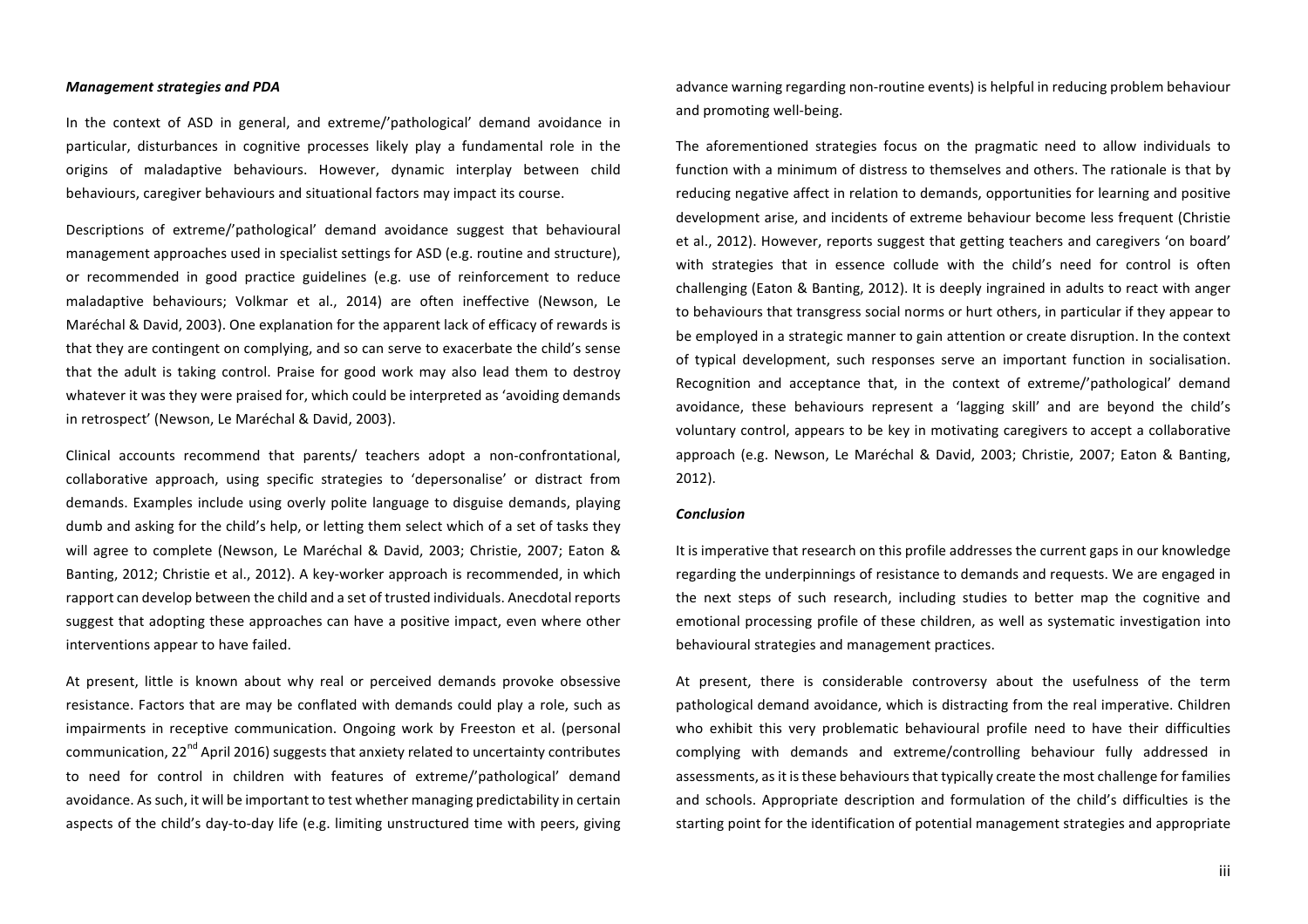educational support. It is essential that this help is provided to these very vulnerable individuals and their families.

Despite increasing awareness of extreme/'pathological' demand avoidance at a grassroots level, we receive numerous emails from parents unable to access support or advice from clinical services. When parents are told that services 'don't acknowledge PDA', they are left feeling that their child is being wilfully misunderstood and their concerns actively ignored - an exceptionally demoralizing experience for families already strained to breaking point. Lack of awareness among clinical teams that these features can have a neurodevelopmental origin, rather than necessarily resulting from ineffective parenting practices or attachment problems (e.g. Kopp & Gillberg, 2011; Newson, Le Maréchal & David, 2003; Perkins & Wolkind, 1991; Wolff, 1995), creates further discord - particularly with parents who have made enormous personal sacrifices in their attempts to support their child effectively.

To conclude, acceptance of the behaviours that form part of the description of extreme/'pathological' demand avoidance is necessary to move forward in addressing the severe behavioural pattern associated with this profile and identifying the 'lagging skills' that underpin it. Considerably more research on the topic is needed to address how best to foster positive development in individuals displaying these features.

### **References**

- American Psychiatric Association. (2013). Diagnostic and statistical manual of mental disorders (5th ed.). Arlington, VA: American Psychiatric Publishing.
- Christie, P. (2007) The distinctive clinical and educational needs of children with Pathological Demand Avoidance syndrome: guidelines for good practice. Good *Autism Practice (GAP)*, 8, 3-11.
- Christie, P., Fidler, R., Duncan, M., & Healy, Z. (2012) *Understanding Pathological* Demand Avoidance Syndrome in Children: A Guide for Parents, Teachers and Other *Professionals*. Jessica Kingsley Publishers.
- Eaton, J. & Banting, R. (2012) Adult diagnosis of pathological demand avoidance  $$ subsequent care planning. *Journal of Learning Disabilities and Offending Behaviour*, *3,* 150 – 157.
- Fombonne, E., Quirke, S., & Hagen, A. (2011). Epidemiology of pervasive developmental disorders. In D. G. Amaral, G. Dawson., & D. H. Geschwind (Eds.), Autism spectrum disorders. Oxford University Press.
- Frick, P.J. and Viding, E. (2009) Antisocial behavior from a developmental psychopathology perspective. *Development and Psychopathology,* 21, 1111–31.
- Gillberg, C., Gillberg, I., Thompson, L., Biskupsto, R., Billstedt, E. (2015). Extreme ("pathological") demand avoidance in autism: a general population study in the Faroe Islands. *European Child and Adolescent Psychiatry*, 24, 979-84.
- Gillberg, C. (2014) PDA—Public display of affection or pathological demand avoidance? reflections on O'Nions et al. (2014). *Journal of Child Psychology and Psychiatry*, 55, 769–770.
- Gore Langton, E., & Frederickson, N. (2015). Mapping the educational experiences of children with pathological demand avoidance. *Journal of Research in Special Educational Needs.* Advance online publication. doi: 10.1111/1471-3802.12081
- Gould, J., & Ashton-Smith, J. (2011). Missed diagnosis or misdiagnosis? Girls and women on the autism spectrum. *Good Autism Practice (GAP)*, 12, 34–41.
- Kopp, S., & Gillberg, C. (2011) The Autism Spectrum Screening Questionnaire (ASSQ)-Revised Extended Version (ASSQ-REV): An instrument for better capturing the autism phenotype in girls? A preliminary study involving 191 clinical cases and community controls. *Research in Developmental Disabilities*, 32, 2875-88.
- Moran, H. (2010). Clinical observations of the differences between children on the autism spectrum and those with attachment problems: The Coventry Grid. *Good Autism Practice*, 11, 46–59.